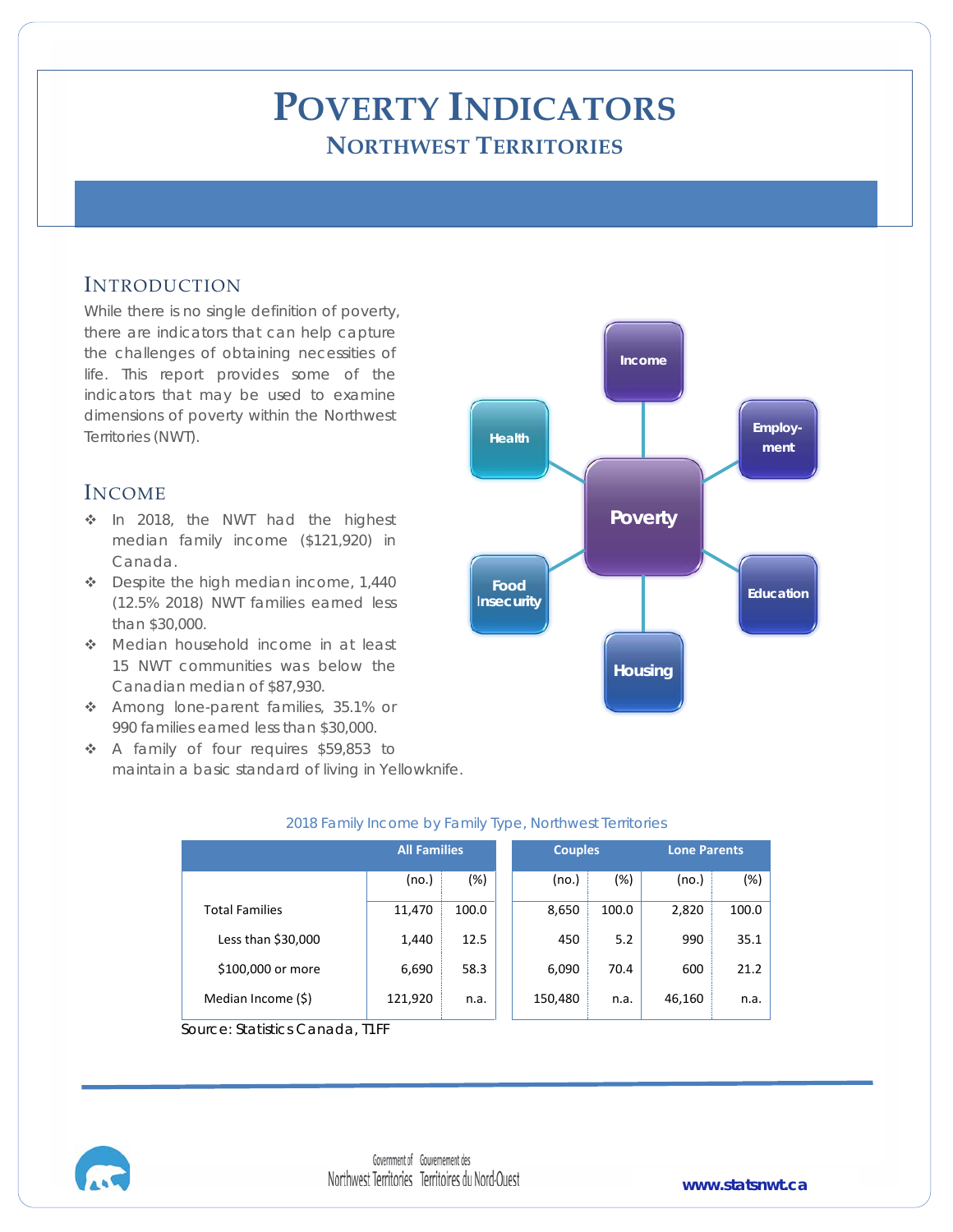## LABOUR FORCE CHARACTERISTICS

#### UNEMPLOYMENT

- Lower levels of formal education are strongly associated with higher unemployment rates.
- In 2019, the unemployment rate was 27% among those with less than high school education and over ten times less for those with a university degree.
- ◆ NWT had the fourth highest unemployment rate in Canada, 8.5%, compared to the lowest in Yukon, 5.2%



**Source: 2019 NWT Community Survey**

## HOUSING

- $\div$  In 2019, housing affordability was the most prevalent housing problem in the NWT.
- ◆ Overall, 20.1% of households were inadequate (requiring major repairs) compared to the Canadian rate of 7.1%.
- ❖ In the NWT, households with inadequacy problems ranged from 10.5% in Yellowknife to 83.9% in Colville Lake.



**Source: 2019 NWT community Survey, 2019 Canada Housing Survey**

 About 9% of NWT households had unsuitability (overcrowding) issues compared to 5.1% nationally.